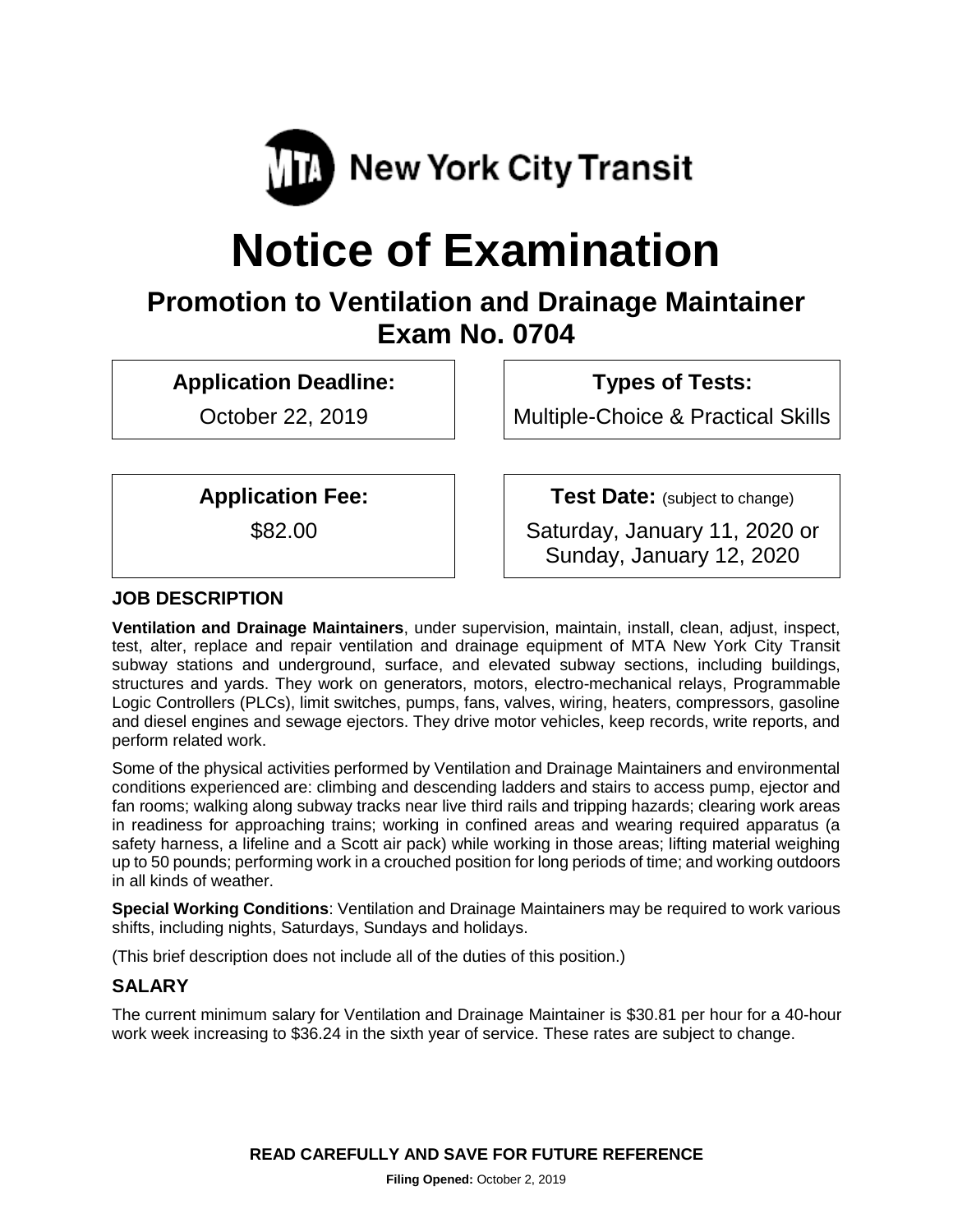# **ELIGIBILITY TO TAKE EXAMINATION**

This examination is open to each employee of MTA New York City Transit who **on the first date of the multiple-choice test:**

- 1. Is permanently (not provisionally) employed in or appears on a Preferred List (see Note, below) for the eligible title of Transit Electrical Helper working in Ventilation and Drainage; or
- 2. Is employed in the non-competitive title of Transit Electrical Apprentice and has satisfactorily completed the 3-year Transit Electrical Apprentice program in Ventilation and Drainage; and
- 3. Is not otherwise ineligible.

(Note: A "Preferred List" is a civil service list which is only for certain former permanent incumbents of the eligible title who have rehiring rights.)

This examination is also open to employees who were appointed to an eligible title pursuant to New York State Civil Service Law, section 55-a, and who meet all other eligibility requirements.

You are responsible for determining whether you meet the eligibility requirements for this examination prior to submitting the *Application*. If you do not know if you are eligible, check with **your department's Human Resources representative**. You may be given the tests before we verify your eligibility. If you are marked "Not Eligible," your application fee will **not** be refunded and you will **not** receive a score.

This examination is **not** open to employees of MaBSTOA or MTA Bus Company, or to employees of MTA agencies other than MTA New York City Transit.

# **REQUIREMENTS TO BE PROMOTED**

**From the competitive title of Transit Electrical Helper:** At the time of promotion, you must have completed your probationary period in the eligible title as indicated in the above "Eligibility to Take Examination" section, and you must be permanently employed in that title or your name must appear on a Preferred List for the title at the time of promotion. Additionally, you must have served permanently in the eligible title for at least one year. Time served prior to a break in service of more than one year will not be credited.

**From the non-competitive title of Transit Electrical Apprentice:** At the time of promotion, you must be employed in Ventilation and Drainage.

**Driver License Requirement:** At the time of promotion, you must have:

- 1. A Class B Commercial Driver License (CDL) valid in the State of New York with an endorsement for hazardous materials and no disqualifying restrictions that would preclude the performance of this title; or
- 2. A Motor Vehicle Driver License valid in the State of New York and a Learner Permit for a Class B CDL valid in the State of New York with an endorsement for hazardous materials and no disqualifying restrictions.

If you qualify under "2" above, your promotion will be subject to the receipt of the Class B CDL valid in the State of New York, with an endorsement for hazardous materials and no disqualifying restrictions within six months of appointment. The Class B CDL, as described, must be maintained for the duration of your employment in the title. If you have serious moving violations, a license suspension or an accident record, you may be disqualified.

(Continued)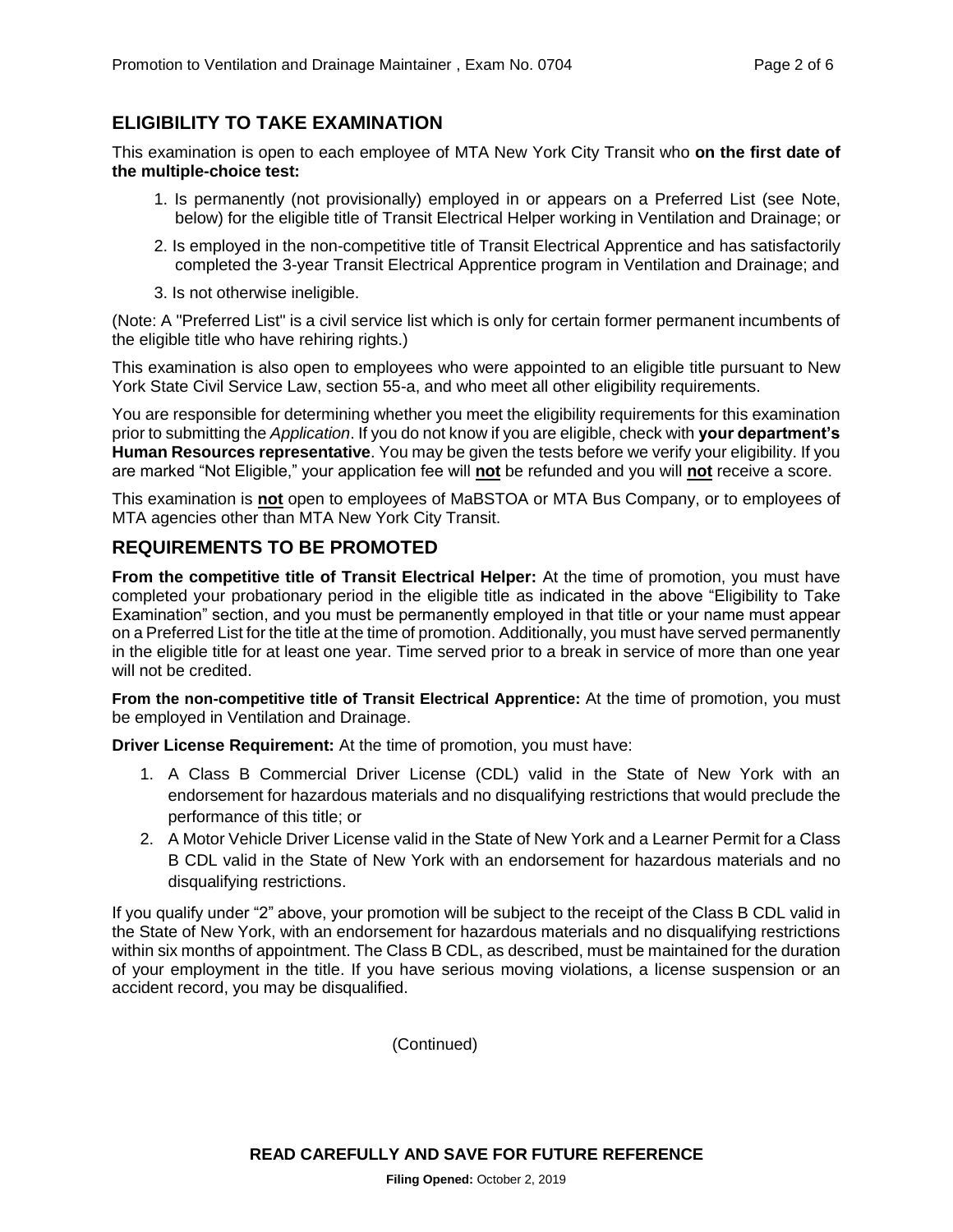# **REQUIREMENTS TO BE PROMOTED** (Continued)

**Commercial Motor Vehicle Driving Experience in the Military or New York National Guard**: If you are an active member or former member (discharged in the past year) of the military or New York National Guard and have experience driving a Commercial Motor Vehicle in the military or New York National Guard, you may be eligible for a waiver of the New York State commercial driving skills test through the New York State Department of Motor Vehicles. If you believe that you may be eligible for this waiver, you must apply for the waiver through the New York State Department of Motor Vehicles.

**Medical Requirement:** Medical guidelines have been established for the position of Ventilation and Drainage Maintainer. Candidates will be examined to determine whether they can perform the essential functions of the position of Ventilation and Drainage Maintainer. Where appropriate, a reasonable accommodation will be provided for a person with a disability to enable him or her to take the examination and/or perform the essential functions of the job.

**Drug Screening Requirement:** You must pass a drug screening in order to be promoted, and if promoted, you will be subject to random drug and alcohol tests for the duration of your employment. Additionally, if you have tested positive on a drug or alcohol test or had a refusal to test during preemployment or while employed by a Federal DOT-regulated employer during the applicable period, you must have completed the Substance Abuse Professional (SAP) evaluation, referral and education/treatment process required by federal law in order to be promoted to this safety-sensitive position.

#### **HOW TO SUBMIT AN APPLICATION AND PAY THE APPLICATION FEE**

If you believe you meet the requirements in the "Eligibility to Take Examination" section, submit an *Application* online by the last day of the application period unless you are requesting a fee waiver. Applicants who wish to request a fee waiver should refer to the "How to Submit an Application When Requesting a Fee Waiver" section below. MTA New York City Transit will **not** accept *Applications* in person.

**Application Fee:** This fee is generally not refundable. Under special circumstances, you may be entitled to a refund. You should refer to the Department of Citywide Administrative Services ("DCAS") General Exam Regulations to determine if you are entitled to a refund prior to requesting a refund. You can refer to the bottom of the last page of the Notice of Examination for instructions on how to obtain a copy of the DCAS General Exam Regulations.

#### **Online Applications:**

- 1. Apply using the "BSC" employee portal at [www.mymta.info](http://www.mymta.info/) by the last day of the application period.
- 2. You must pay the *Application* fee via payroll deduction. Applicants who request a fee waiver must apply by mail.
- 3. You will be sent a confirmation email after you complete your *Application* and pay the *Application* fee.

Save your confirmation numbers for future reference and proof of filing an *Application.*

Computers with internet access are available on a limited basis at branches of the New York Public Library, the Brooklyn Public Library and the Queens Library to patrons with a valid library card.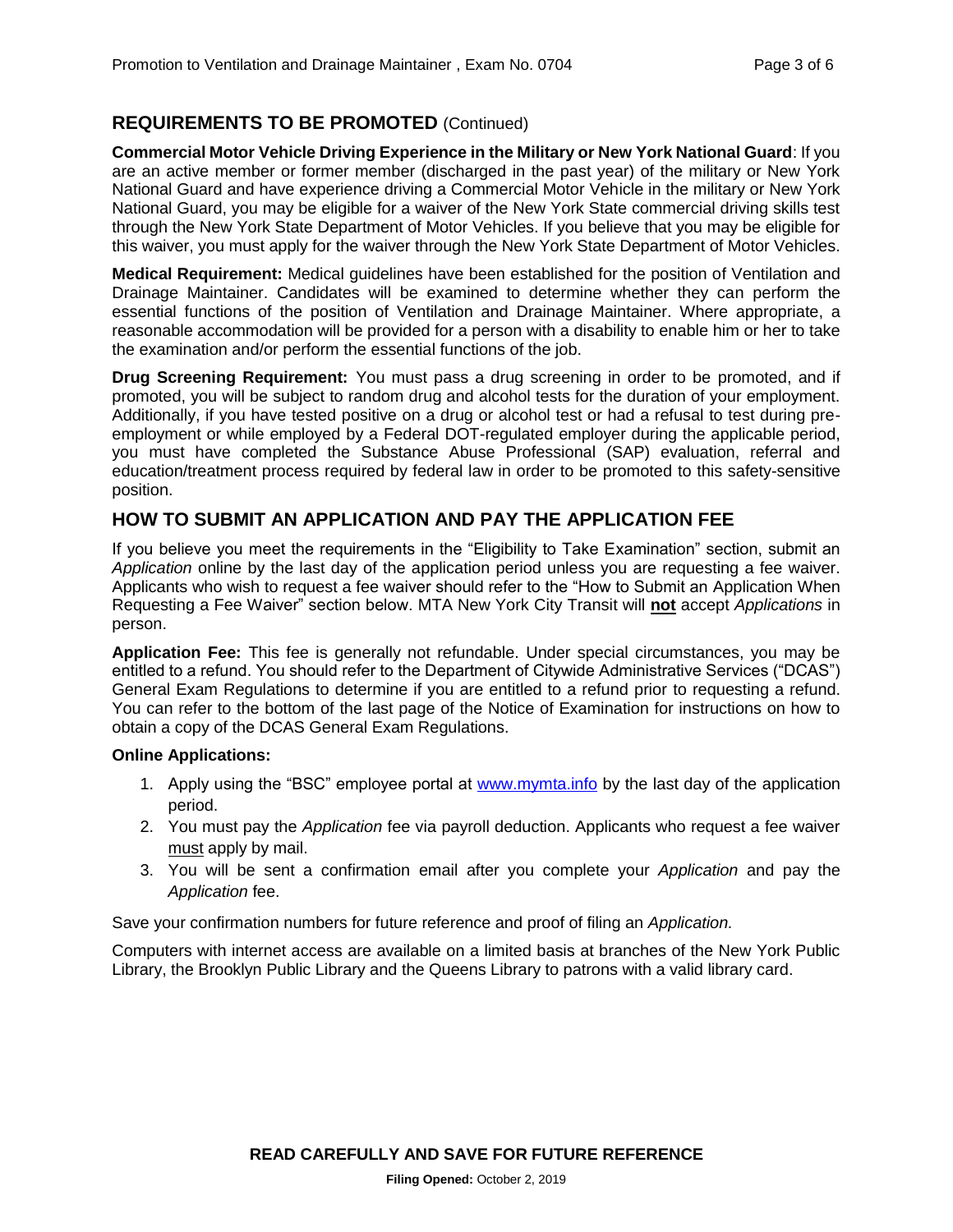#### **HOW TO SUBMIT AN APPLICATION WHEN REQUESTING A FEE WAIVER**

Applicants who wish to request a fee waiver must obtain an *Application* in person at the MTA Exam Information Center as indicated below and must submit the *Application* by mail to the address in the "Correspondence" section below **by the last day of the application period**.

MTA New York City Transit will not accept *Applications* in person. Additional information on requesting an application fee waiver is available with the *Application*.

**MTA Exam Information Center**: Open Monday through Friday, from 9 AM to 3 PM, in the lobby at 180 Livingston Street, Brooklyn, New York. Directions: take the A, C, F, or R trains to the Jay Street-Metro Tech Station, or the 2, 3, or G train to the Hoyt Street Station.

#### **ADMISSION LETTER**

An *Admission Letter* will be mailed to you about 10 days before the first date of the multiple-choice test. If you do not receive an *Admission Letter* at least 4 days before this date, you may obtain a duplicate letter at the MTA Exam Information Center (as indicated above). A paper copy of the *Admission Letter* is your ticket for admission to the test.

Applicants **must** keep their mailing address **up to date**. Please refer to the Correspondence section below for instructions on how to update your address and other contact information.

#### **THE TEST**

You will be given a qualifying multiple-choice test and a competitive practical skills test. You must achieve a score of at least 70% to pass each test. You may be given the tests before we check your eligibility. You will be scheduled to take the multiple-choice test on one of the dates listed in the above "Test Date" box. You will be randomly assigned to a test date and location, and you cannot request that your scheduled test date or location be changed, unless you meet the conditions in the "Special Arrangements" section below.

Your score on the competitive practical skills test will determine 85% of your final score. Your seniority will determine the remaining 15%. You must pass the qualifying multiple-choice test and the competitive practical skills test to have your seniority credited. Your seniority score will be 70 plus ½ point for each three months of completed, permanent, continuous service with any agency under the jurisdiction of the Commissioner, Department of Citywide Administrative Services, in competitive class titles. Your service will be credited through the first date of the qualifying multiple-choice test, up to a maximum of 15 years. Time serviced prior to a break in service of more than one year will not be credited.

Veterans' or Disabled Veterans' Credit will be granted only to eligible passing candidates who request that they be applied. Veterans' or Disabled Veterans' Credit should be requested at the time of application, but **must** be requested before the date the eligible list is established. Claims for Veterans' or Disabled Veterans' Credit cannot be made once the eligible list is established.

The qualifying multiple-choice test may include questions on basic electrical theory; electrical, mechanical, pneumatic and hydraulic devices and components related to the Ventilation and Drainage trade; proper selection and use of tools, instruments and materials; safe, proper and efficient work practices; reading and interpreting blueprints and drawings; performing job-related calculations; keeping records and other related areas.

(Continued)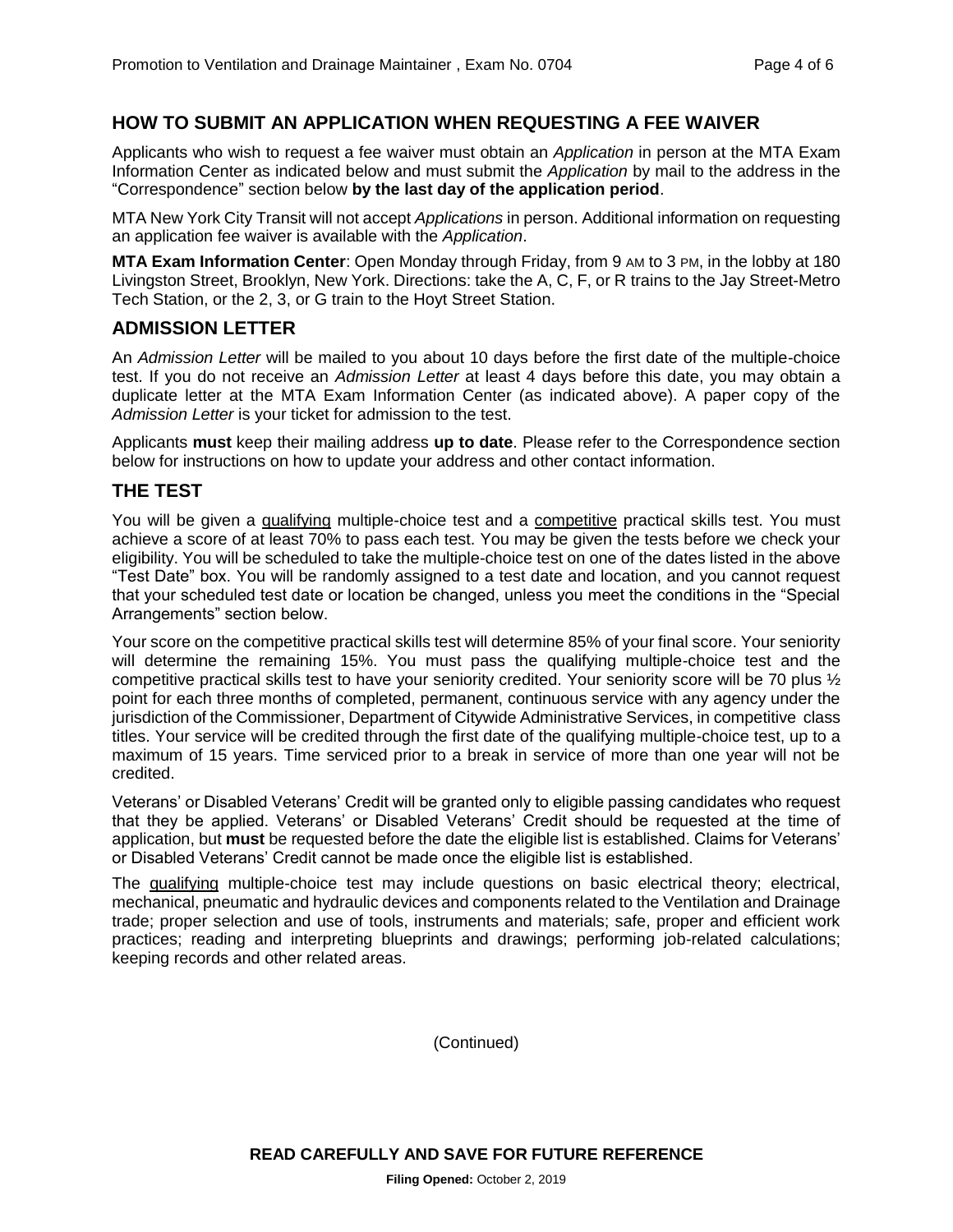#### **THE TEST** (Continued)

The competitive practical skills test may include tasks related to the installation, testing, maintenance, and repair of electrical, electronic, mechanical, and electromechanical components and systems related to the Ventilation and Drainage trade, including the selection and use of appropriate tools, materials, and measuring devices; related mechanical work; reading and interpreting technical drawings; shop math; safe work practices and procedures; and other related areas.

**Proof of Identity**: You must present your MTA New York City Transit employee ID when you arrive to take the test.

#### **TEST ADMINISTRATION GUIDELINES**

**Warning:** You are not permitted to enter the test site with cellular phones, smart watches, beepers, pagers, cameras, portable media players, or other electronic devices. Calculators are permitted; however, they must be hand-held, battery or solar-powered, numeric only. Calculators with functions other than addition, subtraction, multiplication and division are prohibited. Electronic devices with an alphabetic keyboard or with word processing or data recording capabilities such as planners, organizers, etc. are prohibited. If you use any of these devices in the building at any time before, during or after the test, you may **not** receive your test results, your test score may be nullified, and your application fee will **not** be refunded.

You may not have any other person, including children, present with you while you are being processed for or taking the test and no one may wait for you inside of the test site while you are taking the test.

**Leaving:** You must leave the test site once you finish the test. If you leave the test site after being fingerprinted but before finishing the test, you will not be permitted to re-enter. If you disregard this instruction and re-enter the test site, you may not receive your test results, your test score may be nullified, and your application fee will not be refunded.

**Proof of Identity:** You must present your MTA employee ID when you arrive to take the test.

#### **THE TEST RESULTS**

If you pass the qualifying multiple-choice test and the competitive practical skills test and are marked eligible, your name will be placed in final score order on an eligible list and you will be given a list number. You will be notified by mail of your test results. If you meet all requirements and conditions, you will be considered for promotion when your name is reached on the eligible list.

#### **SPECIAL ARRANGEMENTS**

**Late Filing:** Consult with **your department's Human Resources representative** to determine the procedure for filing a late *Application* if you meet one of the following conditions:

- 1. You are absent from work for at least one-half of the application period and are unable to apply for reasons such as vacation, sick leave or military duty; or
- 2. You become eligible after the above application period, but on or before the first date of the multiple-choice test.

**Make-Up Test:** You may apply for a make-up test if you cannot take the test on the scheduled test date for any of the following reasons:

- 1. Compulsory attendance before a public body;
- 2. On-the-job injury or illness caused by municipal employment where you are an officer or employee of the City;

(Continued)